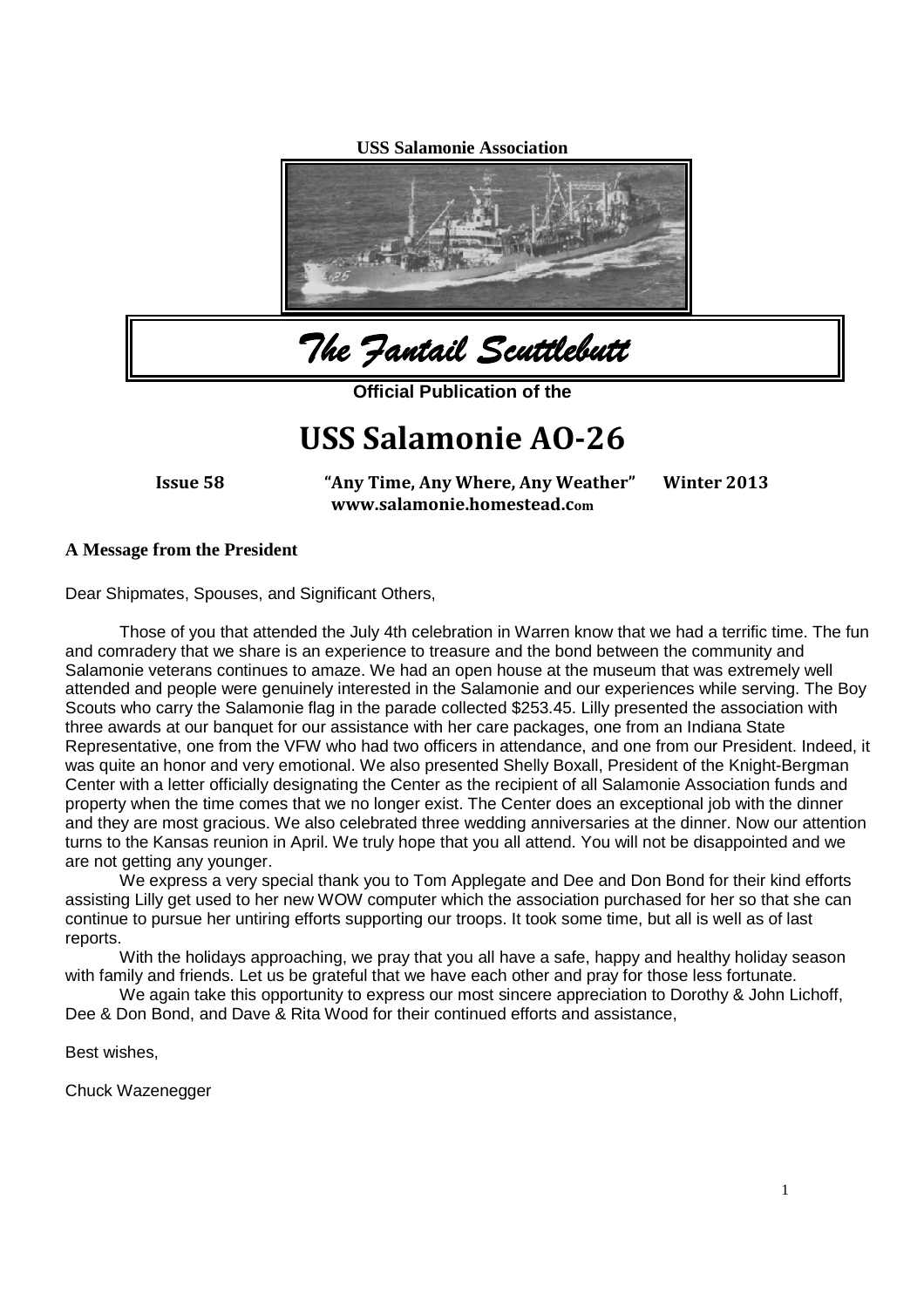# **USS Salamonie Association Officers and Board Members**

**President** – Chuck Wazenegger (bear1151@verizon.net) **Vice President -** John Lichoff (jlichoff@neo.rr.com) **Treasurer** – Donald Bond (dbondin@aol.com) **Chaplin** – Joe Cuneo **Trustee** – Mike Seidel (jgg2042@gmail.com) **Trustee –** Herb MacIntyre (Herbmac1@aol.com) **Newsletter Editor** – Rita Wood (RLW313@aol.com) 401-683-1468



# **HONOR ROLL**

**Michael Mini 54-57 QM3 Perry Stumbo, Jr. 51-53 BM3 Harold Weaknight 51-53 BT3 Thadeus Rempalski WTC 41**

**WELCOME BACK Rodney L. Stewart LCDR**

# **Sick/surgery/treatments Please keep in your prayers**

**Pat Whiteside, Bev Madore, Al Jirik, Lois Perrualt, Vickie Snead.**

### **Condolences**

**Andy Mosher on the loss of his wife of 43 years, Marie Lilly Nutter on the loss of her son and sister**



**12/12/13** On this date Lilly Nutter will be 101 years young. Please send her a birthday card. Ms. Lilly Nutter 801 Huntington Avenue Warren, IN 46792-9402



#### **A Tribute to John Lichoff from Lilly Nutter**

More than 11 years ago, the veterans of the fames USS Salamonie Association came to Warren in search of a home for their treasured museum.\* When John Lichoff, president of the group, heard about my "boxes for the troops", he didn't hesitate a moment to say they would adopt my project by paying for the postage.

It's difficult to describe all he personally defined the word "adopt". One outstanding gift was driving hundreds of miles to take me to Norwalk to be thanked by the troops…a gala celebration with cake, interviews and more.

Another special event he planned was taking me to Huntington for the surprise award from the National VFW. He planned a special party for my 99<sup>th</sup> birthday in the dead of winter snows.

What a shining example of an American veteran is John Lichoff.

I just had to share this with his group as I am certain that many were unaware of these facts.

May our loving Father continue to bless John and his wonderful wife, Dorothy. With love and thanks from Lilly Nutter.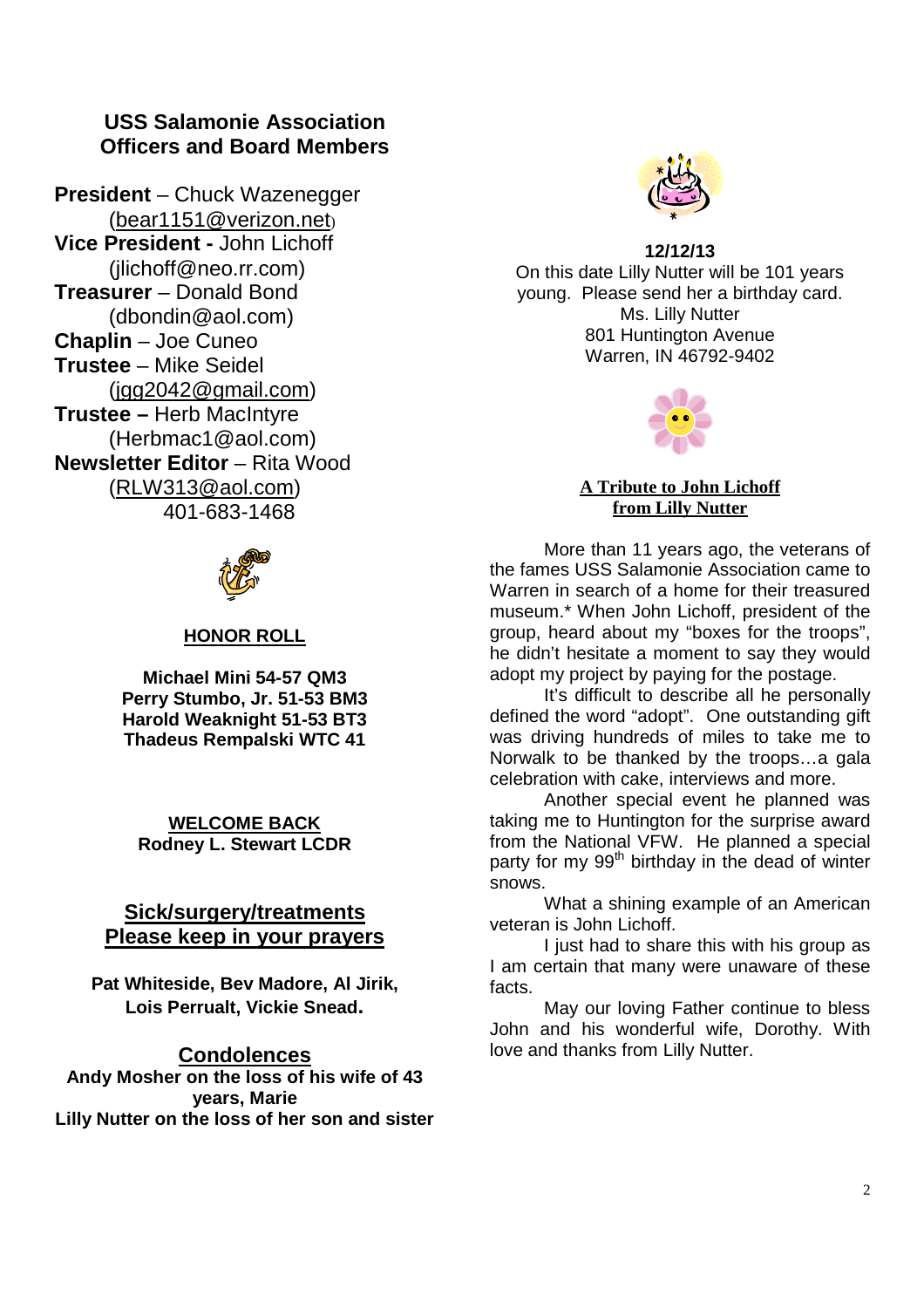

#### **Mayor Honors Navy Veteran Our Own George Perrault**

An article in the Saline Post stated that after proclaiming a week "Veterans' Week" week the mayor, Brian Marl, honored U.S. Navy veteran George Perrault with a proclamation. George and his wife, Lois, have live in Saline since the 1970's and he served in the Navy for more than twenty years.

The mayor noted many of George's accomplishments including the fact that he represented the Navy in the Color Guard overseeing the casket of John F. Kennedy in the White House Rotunda in 1963.

George's passion is for the correct display of the United States flag and he has visited local businesses to remind them of flag etiquette when their flags are damaged or worn.

He has helped organize Memorial Day activities and is involved in a "VFW effort that shops for goods and sends packages overseas to service men and women". Tim Driscoll, Commander of Saline's American Legion Post noted that "George's commitment to the country has been stellar." He also noted that George is "driven by love for the Americans who serve the country."

The article noted that the recognition came as a shock to George because he thought he was attending the meeting for the purpose of the proclamation of Veteran's Week. George said that his reasons for serving are simple: "I've been with the service for 38 years. It's in my blood."

Congratulations to our USS Salamonie friend for an honor well deserved.

...........................

George went to Dallas in November on the anniversary of JFK's death.

#### **Visit to Dallas** George Perrault

I went to Dallas with my 16 year old granddaughter and when I got home I was bogged down with some 95 emails, mail and honey do lists and I'm just getting back on schedule

I have finally put closure on this. Being in DC when it happened", seeing his gravesite in Arlington just days after, spending almost a whole day in Dealy Plaza and the Texas School Book Depository and yes even went to Oswald's gravesite. The whole scene was surreal, just like all the photos I have seen over the last 50 years.



#### **Report from Lilly Nutter**

As of November 15, 2013, 1288 packages have been sent to those serving overseas.



**WOW** Dee Bond

Lilly is legally blind, but is able to distinguish some images in black and white. When Microsoft discontinued supporting WEBTV (which was in black and white), we searched for a replacement that would most closely match what she was used to using to correspond with the active military men and women she sends packages to. We selected a computer called a WOW, which has a large screen, keyboard, the email screen is in black and white, and is advertised to be for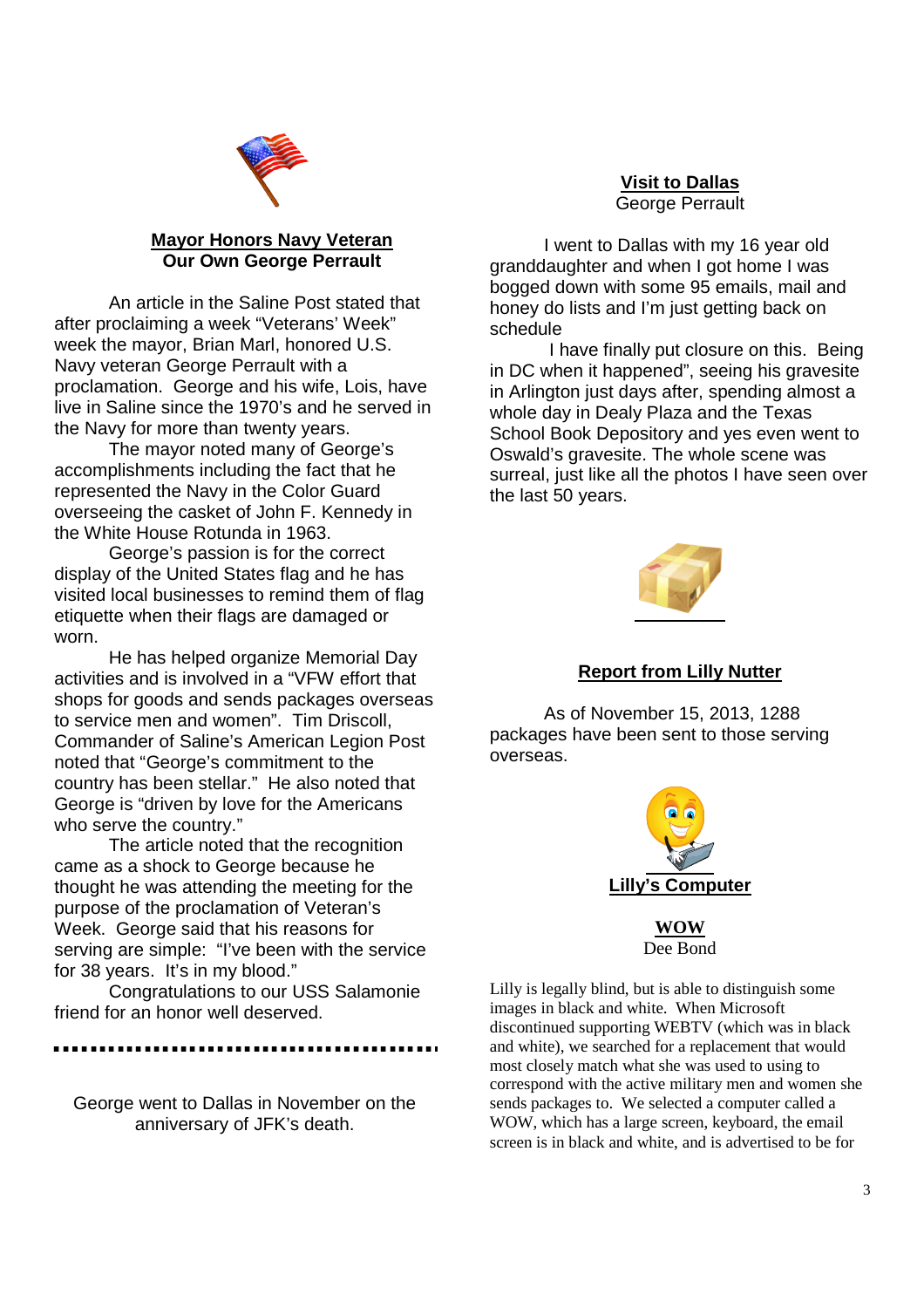grandparents, not their grandchildren. The company gave us a discounted price when we told them about Lilly, and offered her lifetime support. We also had the option to return the computer for full credit if she was not able to adjust.

Well our miracle 100 year old lady never gives up. She uses a strong LED light to see the outline of the black and white images but she was unable to see the colored icons on the wow. The WOW support people told us it is not possible to change the colored icons to black and white, so we discussed an idea I had about marking the side of the computer somehow so that she could find the icons she needed to use the WOW.

Her daughter came to visit and Lilly shared my idea with her. Her daughter attached a 3" wide strip of white cardboard to each side of the computer and printed each application alongside the icon in large black letters. A black line under each category created a separation between applications. Now Lilly can shine the light in "E-mail" and move her finger onto the screen to the right of the cardboard, or left if the icon is on the opposite side. E-mail or whatever application she selects is easily accessed. Tom Applegate volunteered his services to help her adjust to the new computer, and Lilly had another friend who came and sat with her.

You will be happy to know she tells me she is "taming the monster" and is actually E-mailing me and her soldiers using the WOW. She has definitely decided to keep it so Tom Applegate ordered and installed a new WOW compatible printer. Following is a portion of the e-mail Lilly sent.

"I'm sitting here with a happy grin on my face, with a new HP printer on a stool to the left of my computer! Saved a spot on top of my TV but the cord wouldn't reach. But it looks comfy on the little stool and works perfectly. That Tom is a whiz; everything seems effortless for him."

#### **BESTWISHES FOR**



We will be calling the support line when Don and I go to visit Lilly as another option may be available. The option would allow WOW to read her e-mails to her. I saw that option in the literature so we are keeping our fingers crossed as this would be another wonderful application that will make her even more independent.

> **DUES** Dues are now **\$25.00.**

Send your check made out to USS Salamonie to: Don Bond 18940 Filmore Drive Goshen, IN 46528 (574) 533-8835

#### **Remember that your dues help to keep the Association afloat.**

**Additional donations can be made to the: Knight-Bergman Civic Center USS Salamonie Postage Fund Troop Care Packages**

| <b>USS Salamonie Association</b><br><b>Dues 2014</b>                           |
|--------------------------------------------------------------------------------|
|                                                                                |
|                                                                                |
|                                                                                |
| State: _______________ ZIP: ___________                                        |
| Telephone: _____________________                                               |
|                                                                                |
| I prefer to get my newsletter via:<br>_______ snail mail<br>e mail<br>web site |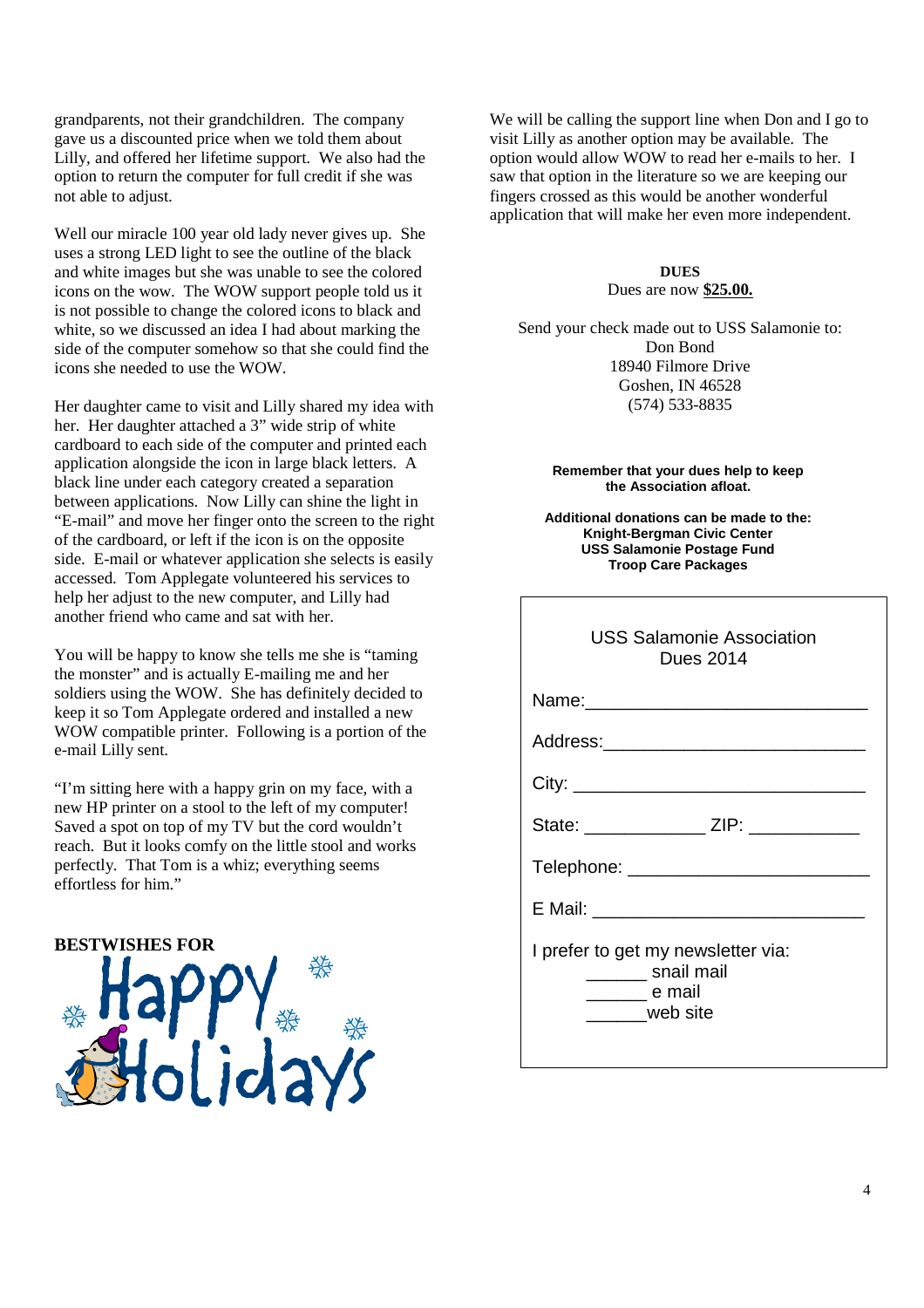

Lilly Nutter and the Members of the USS Salamonie Association who were present at the Banquet in Warren, Indiana on July 6, 2013

An Article from the Warren Weekly Warren, Indiana July 26, 2013

#### **USS Salamonie Banquet**

Members of the USS Salamonie Organization were on deck Saturday, July 6 at 6 PM in the Knight –Bergman Center for a banquet in their honor.

Our own Lilly Nutter was responsible for several presentations that evening.

A plaque was presented by VFW Post 2689 and its Auxiliary "for outstanding contributions to support the Troops of the U.S. Military stationed throughout the world.

A certificate from State Representative Dan Leonard recognized the Veterans of the USS Salamonie "for their dedication and generosity to our men and women serving in active duty". Thank you for your generosity of over \$12,000 in donations for postage on packages being sent to the troops. Your group represents everything that is right with America. I wish you all the best and may God bless your organization.

A letter from President Obama stating "Thank you for your dedication to our nation's Veterans and your community. As beneficiaries of their courage and sacrifice, we have an obligation to those who have risked their lives to defend our freedom. Across our country, Americans are doing their part for the brave men and women who have worn the uniform of the united States. By supporting them and paying tribute to their service, they help improve the lives of others and embody what is best about our Nation. I hope you take pride in your commitment to our veterans and active duty service members. May God bless and protect all those who serve, and may God bless the United States of America."

Lilly also presented a Flag that she had received to Donny Stroud, museum curator. The flag had been flown during an Operation Iraq Freedom mission on October 10, 2008.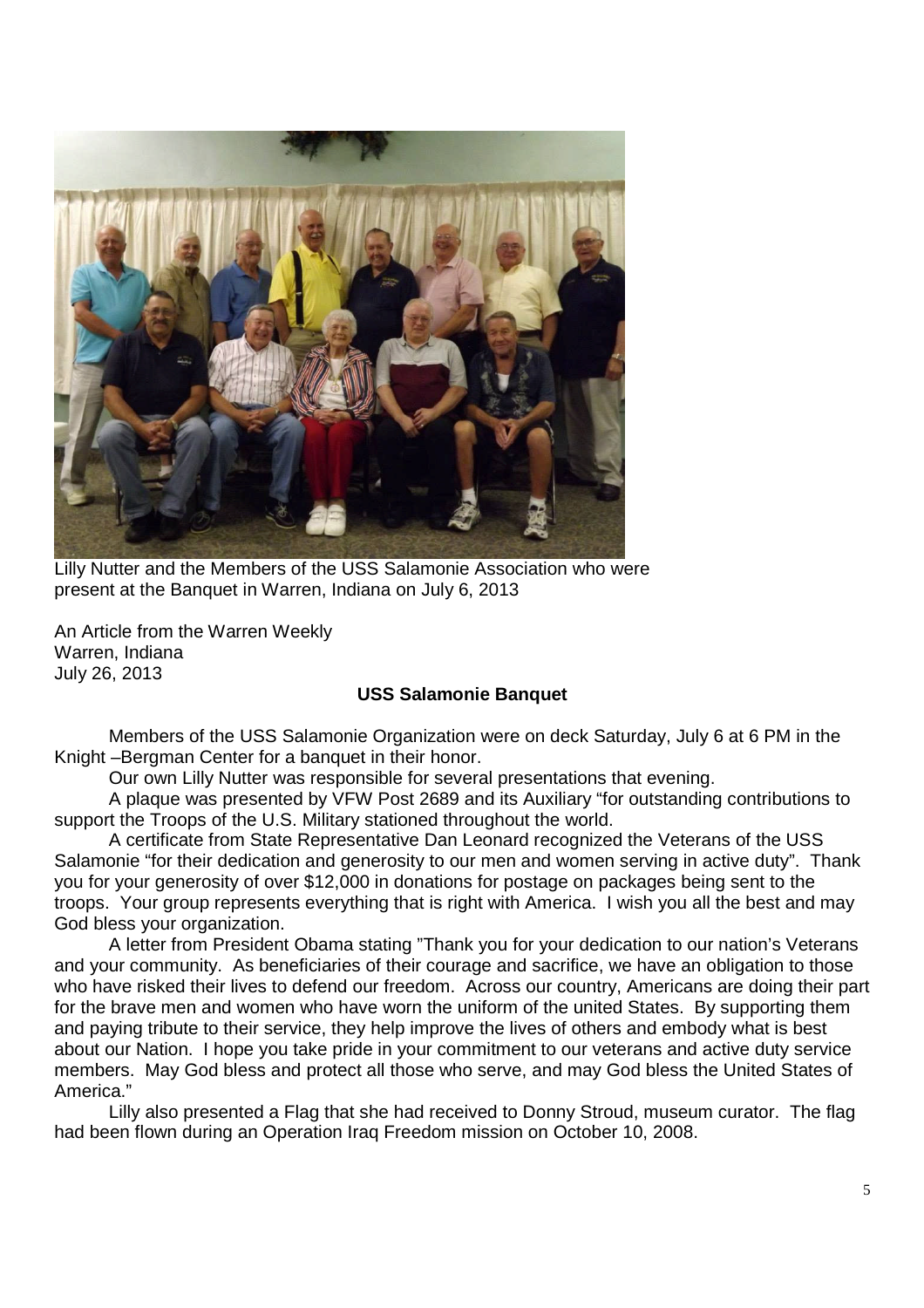# **Complete Reunion Package**

# **Includes: 4 Nights at Clarion Inn & Suites**

#### 7 Attractions

**2 ½ Days of Area Transportation Breakfast each A.M 5 Group Meals + Banquet Buffet - Hospitality Room is open daily -**

### **Wednesday April 9, 2014**

3:00 pm Check-in Clarion Inn & Suites 3:00 pm Hospitality Room Opens / Snacks 5:00 pm Everyone Meets in Hospitality Room 6:00 pm Dinner on own

# **Thursday April 10, 2014**

12:00 pm Lunch (Turkey or Ham Sandwich, Chips & Drink)<br>1:00 pm Cosmosphere Digital Dome Theater Film 9:45 am Motorcoach Pick up at hotel 10:45 am Cosmosphere and Space Center 1:00 pm Cosmosphere Digital Dome Theater Film 2:00 pm Board and Depart for Salt Museum 2:30 pm Tour of Kansas Underground Salt Museum 4:45 pm Depart for Dinner at Amish Restaurant 5:15 pm Dinner at Carriage Crossing (Yoder Ks) 7:15 pm -Hospitality Room Opens

# **Friday April 11, 2014**

- 9:30 am Motorcoach Pick up at hotel
- 10:00 am Cowtown Museum
- 12:00 pm Lunch at Bishops Family Dining (Buffet)
- 3:00 pm Back to Hotel
- 6:30 pm Diamond W Chuckwagon

9:15 pm Keeper of the Plains Memorial (Fire Display

9:45 pm -Hospitality Room Opens –

# **Saturday April 12, 2014**

- 9:00 am Motorcoach Pick up at hotel
- 11:00 am Wyldewood Cellars Winery & Tasting
- 12:00 pm Lunch at DeFazio's Restaurant
- 1:30 pm Museum of World Treasures
- 3:00 pm Depart for Hotel / 3:30pm Arrive at Hotel **with 48 hours notice providing** 6:30 pm Banquet Dinner at Hotel / Cash Bar
- 

# *AO-26* **USS SALAMONIE**

# Wichita Ks. Reunion April 9-13, 2014

**Clarion Inn & Suites 5805 W. Kellogg Wichita Ks**











# Complete Reunion Package Price PER PERSON: TWO in Room: \$ 607 One in Room: \$ 839

**90% refunds for cancellations that the Attractions and Hotel refund DeeTours.**

**Free Airport Shuttle from Clarion Hotel 5am to 11pm**

**Sunday April 2014 April 13**<br>To Devictor places fill To Register please fill out Registration Form (Form will be in **Newsletter) and return it to our friends at DeeTours LLC. P.O. Box 953772 Lake Mary Fl 32795 417-527-0808 E-mail:Curtis@DeeTours.us \$50 Per Person Registration Deadline is February 14, 2014**

Extra Nights Lodging \$102.00 Including Tax

6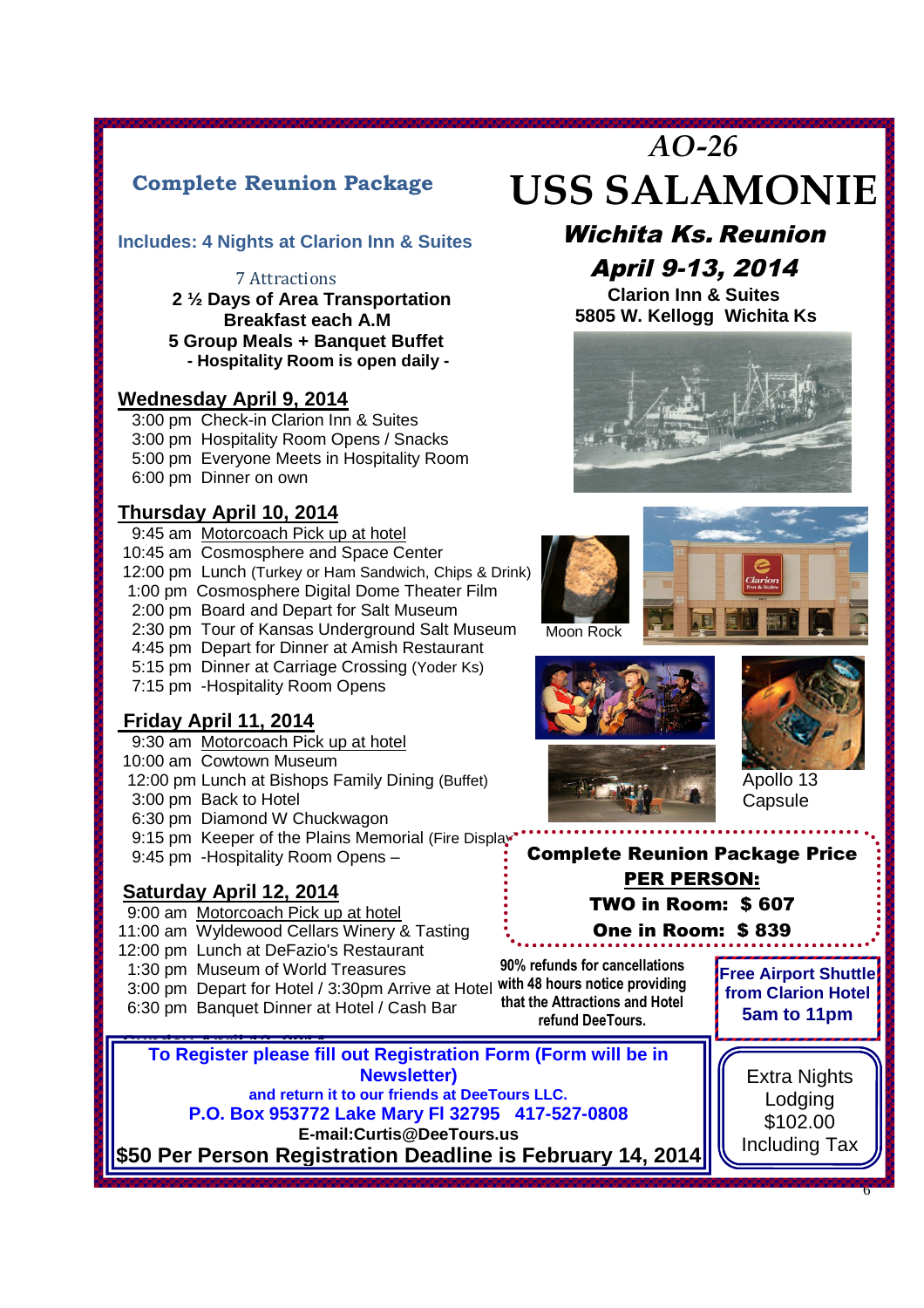| "USS SALAMONIE" REUNION BEGINS: April 9, 2014 (Wed.) REUNION ENDS: April 13, 2014 (Sun.)                                                                                                                                                           |                                                                                                                    |
|----------------------------------------------------------------------------------------------------------------------------------------------------------------------------------------------------------------------------------------------------|--------------------------------------------------------------------------------------------------------------------|
|                                                                                                                                                                                                                                                    | Phone: $($                                                                                                         |
| City: 2008.000 2008.000 2009.000 2009.000 2009.000 2009.000 2009.000 2009.000 2009.000 2009.000 2009.000 2009.000 2009.000 2009.000 2009.000 2009.000 2009.000 2009.000 2009.000 2009.000 2009.000 2009.000 2009.000 2009.000<br>Cell Phone: $($ ) |                                                                                                                    |
|                                                                                                                                                                                                                                                    |                                                                                                                    |
| 3                                                                                                                                                                                                                                                  |                                                                                                                    |
|                                                                                                                                                                                                                                                    | Smoking _____ Non-Smoking _____________ Wheel Chair Seating: Transfer to Aisle Seat? YES<br><b>NO</b>              |
| $\bf{5}$<br><b>AIRPORT SHUTTLE SERVICES:</b> Available at additional cost.                                                                                                                                                                         |                                                                                                                    |
| suppliers used in the final DeeTours IIc. package.                                                                                                                                                                                                 | (Herein Client) do hereby hold harmless from any claims DeeTours IIc. and all                                      |
| <b>Client Signature</b>                                                                                                                                                                                                                            | Date                                                                                                               |
|                                                                                                                                                                                                                                                    | \$50 Per Person Registration Deadline is February 14, 2014 - Balance Due March 14, 2014                            |
|                                                                                                                                                                                                                                                    |                                                                                                                    |
|                                                                                                                                                                                                                                                    |                                                                                                                    |
|                                                                                                                                                                                                                                                    | COMPLETE WICHITA PACKAGE: \$839.00 Per Person (1 in room) OR \$607.00 per person (2 in room)                       |
| <b>EXTRA NIGHTS OF LODGING \$102.00 Includes tax.</b>                                                                                                                                                                                              |                                                                                                                    |
|                                                                                                                                                                                                                                                    | # of Persons \$ per Person Total Amount                                                                            |
| <b>FULL Package</b> (see above listed prices) $\therefore$ $\frac{1}{2}$ x $\frac{1}{2}$ = $\frac{1}{2}$<br># of EXTRA Room Nights _____ x \$102.00                                                                                                | Special needs? Diet, HC room etc.                                                                                  |
| <b>ADD ON Shows OR Services:</b>                                                                                                                                                                                                                   |                                                                                                                    |
|                                                                                                                                                                                                                                                    | $x \quad \$ \qquad =$                                                                                              |
| PAYMENT DUE: GRAND TOTAL:                                                                                                                                                                                                                          |                                                                                                                    |
| RETURN Completed form with payment to:                                                                                                                                                                                                             |                                                                                                                    |
|                                                                                                                                                                                                                                                    | DeeTours LLC. at P.O. 953772, Lake Mary Fl. 32795                                                                  |
|                                                                                                                                                                                                                                                    | All Checks to be payable to: DeeTours LLC.                                                                         |
|                                                                                                                                                                                                                                                    | For additional information call DeeTours 417-527-0808                                                              |
|                                                                                                                                                                                                                                                    | <b>All Deposit and Balance</b><br>payments must be paid by check or money order and<br>mailed to the above address |
| This Section to be completed by DeeTours upon receipt of payment(s)                                                                                                                                                                                |                                                                                                                    |

7